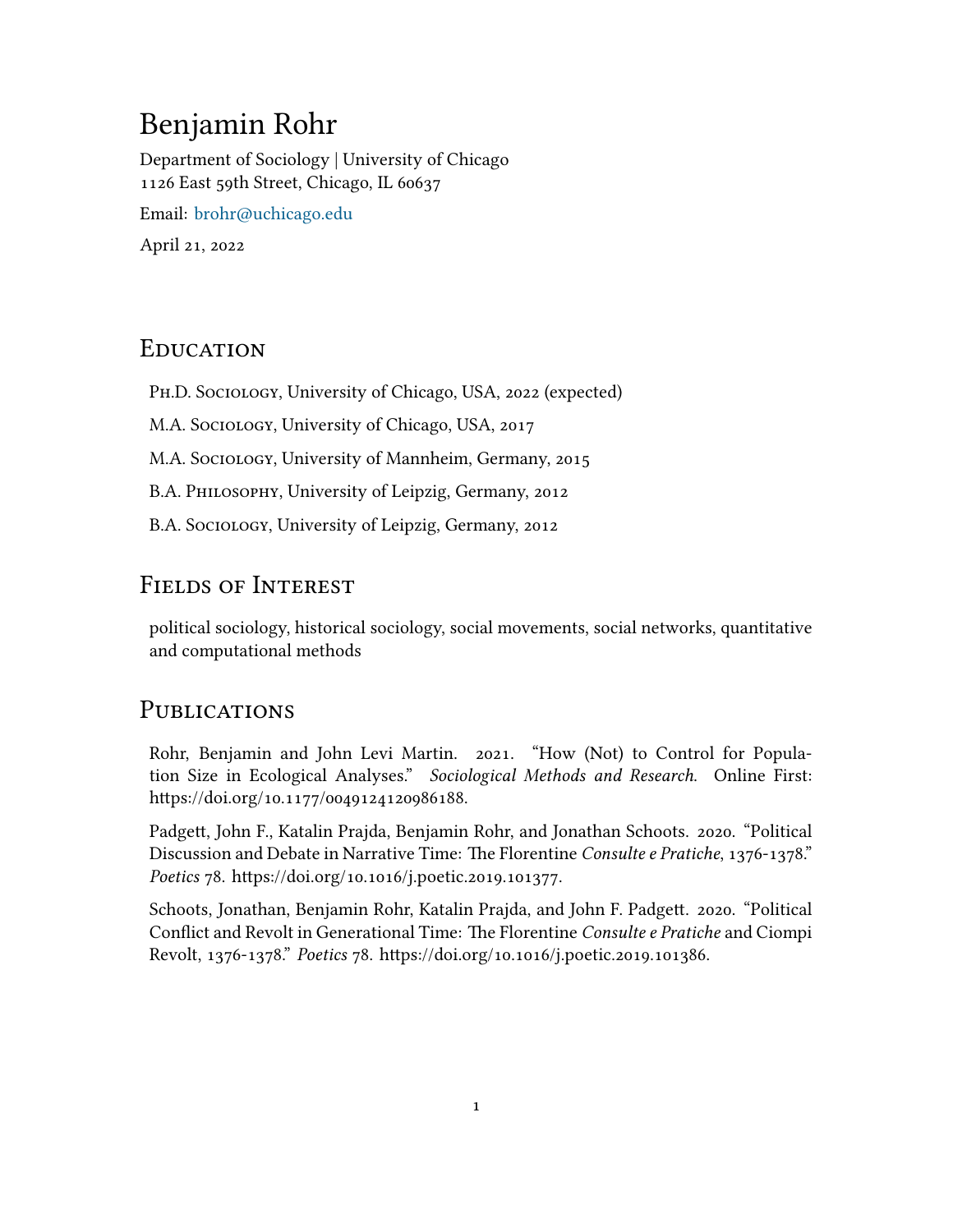# ManuscRipts in PRogRess

Rohr, Benjamin and John Levi Martin. "New York, Party Systems, and The Development of the American Political Field"

Rohr, Benjamin and Wiliam McAllister. "The Boundaries of the American State: Transformations in the Recruitment Structure of Elite Administrative Positions, 1850-2000"

Jia, Shilin and Benjamin Rohr. "Vacancy Chains as Strategy: Inter-Administration Mobility of Political Elites in Reform China"

Combs, Marissa and Benjamin Rohr. "Party Formation in Multiple Networks"

Rohr, Benjamin. "Organization and Mobilization in the Case of the Tea Party"

#### Fellowships and GRants

Mellon Foundation/Social Sciences Dissertation-Year Fellowship, 2021-2022

NSF Doctoral Dissertation Research Improvement Award (\$15,861), 2020

Social Sciences Research Center Graduate Student Fellowship, 2020

Larry J. Hackman Research Residency Program, New York State Archives (\$1,796), 2019

Charles R. Henderson Research Grant (\$3,000), 2018

SSHA/Tilly Graduate Student Travel Award (\$500), 2018

DAAD Graduate Fellowship, German Academic Exchange Service, 2013-2014

Scholarship of the German National Academic Foundation, 2008-2015

#### CONFERENCE PARTICIPATION

"Parties and Political Careers in New York, 1777-1821," Annual Meeting of the Social Science History Association. Chicago, November 21 - 24, 2019.

"The Emergence of Political Parties in New York, 1787-1801," II Annual Chicago Area Comparative Historical Social Sciences Conference. Chicago, May 17, 2019.

"Party Formation in New York, 1788-1801," Annual Meeting of the Social Science History Association. Phoenix, November 8 - 11, 2018.

"How to Control for Population Size in Ecological Analyses," Annual Meeting of the American Sociological Association. Philadelphia, August 10 - 14, 2018.

"Organization and Mobilization in the Case of the Tea Party Movement," Annual Meeting of the American Sociological Association. Montreal, August 12 - 15, 2017.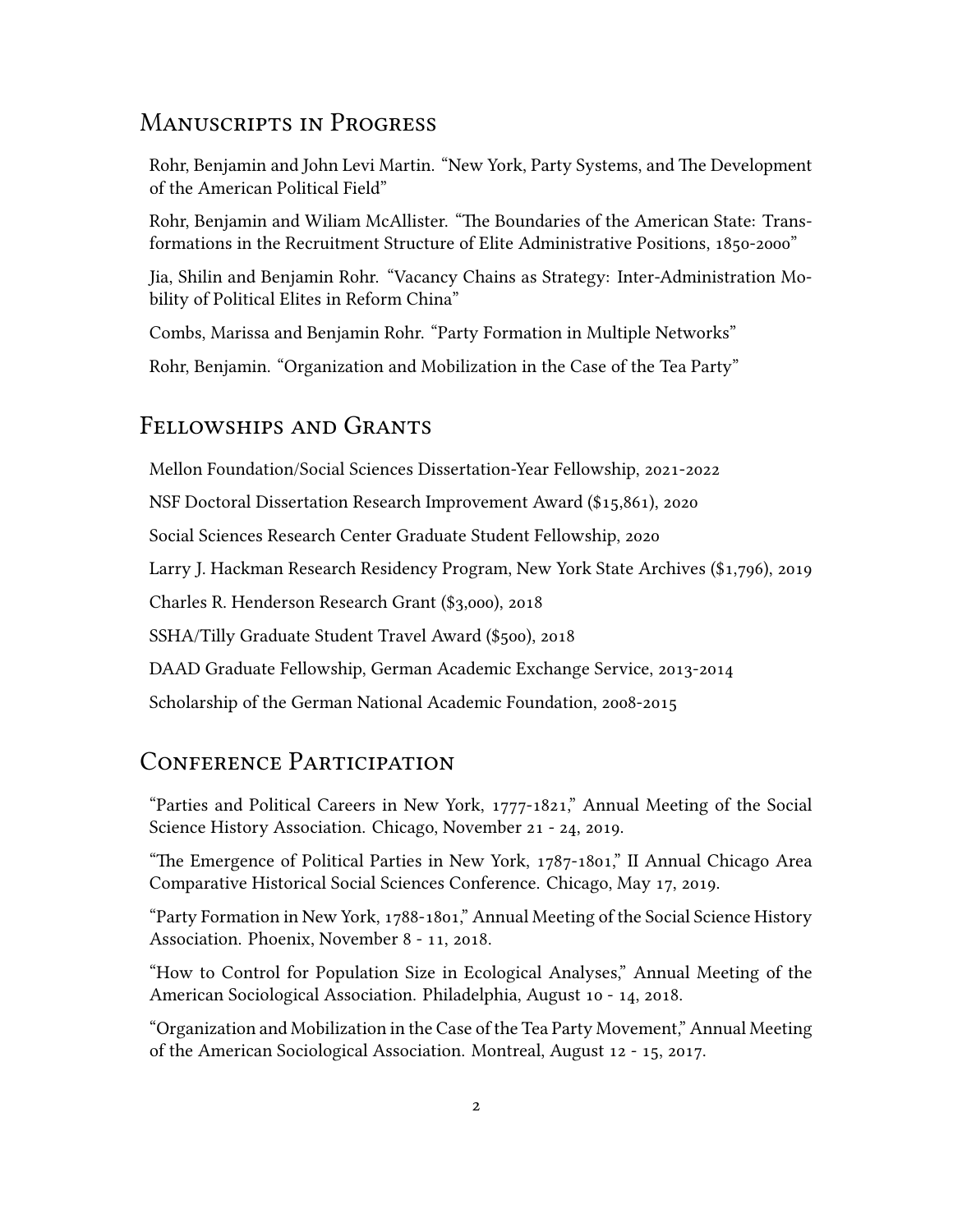### TEACHING EXPERIENCE

MentoR, Summer Institute in Social Research Methods, University of Chicago, Summer 2021

Teaching Assistant, "Practicum in Historical Sociology" (Prof. John Levi Martin), University of Chicago, Spring 2020

Teaching Assistant, "Political Sociology" (Prof. Elisabeth Clemens), University of Chicago, Autumn 2019

TEACHING ASSISTANT, "Applications of Hierarchical Models in Longitudinal and Multilevel Research" (Prof. Stephen Raudenbush), University of Chicago, Spring 2018

PRECEPTOR, "B.A. Thesis Seminar," University of Chicago, Spring 2017 - Winter 2018

Teaching Assistant, "Introduction to Sociology II" (Prof. Thomas Voss), University of Leipzig, Summer 2012

Teaching Assistant, "Microeconomics" (Prof. Harald Wiese), University of Leipzig, Winter 2009

# RESEARCH EXPERIENCE

ReseaRch Assistant for Prof. John Padgett, University of Chicago, USA, 10/2016 - 04/2019

Work on social, conversational, and semantic networks in Renaissance Florence

ReseaRch Assistant for Prof. Henning Hillmann, University of Mannheim, Germany, 01/2013 - 07/2013

Encoding historical sources from 17th and 18th century France

ReseaRch Assistant for Prof. Frank Kalter, University of Mannheim, Germany, 09/2012 - 07/2013

Work on a formal model of educational achievement and computersimulations

ReseaRch Assistant for Prof. Klaus Dörre, University of Jena, Germany, Summer 2011 Conducting expert interviews on regional and structural policy

InteRnship, Institute for Social Research in Frankfurt, Germany, 02/2011 - 04/2011 Assistance in the research project "Employees' Claims to Work and Career" by Dr. habil. Stephan Voswinkel and Dr. Stefanie Hürtgen: analysis of qualitative biographical interviews; editing for the journal *WestEnd*

ReseaRch Assistant for Prof. Harald Wiese, University of Leipzig, Germany, 01/2010 - 02/2010

Proof-reading the book *Wiese, Harald, 2010, Mikroökonomik. Springer*